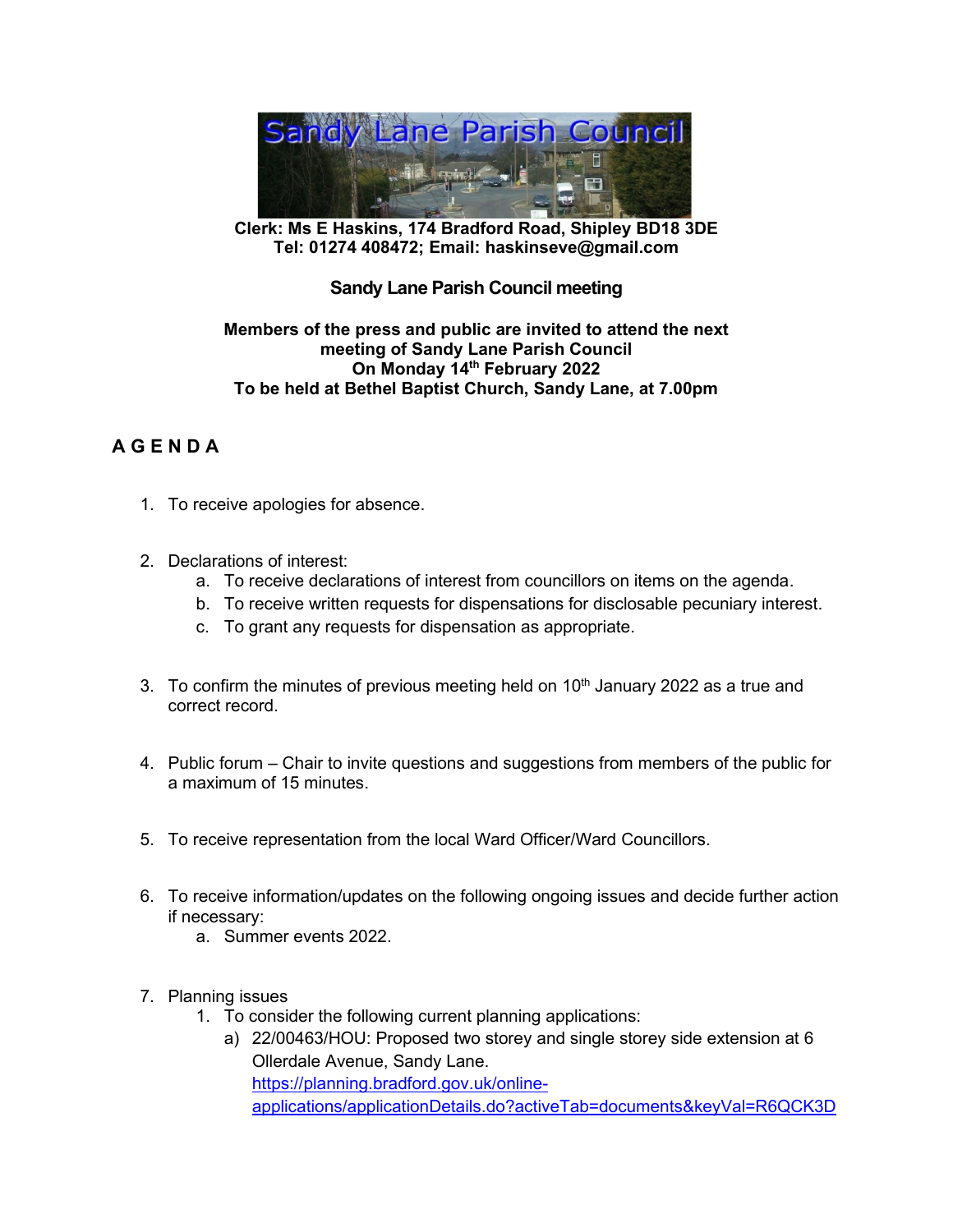[HGP800](https://planning.bradford.gov.uk/online-applications/applicationDetails.do?activeTab=documents&keyVal=R6QCK3DHGP800)

- b) 22/00540/HOU: Two storey rear extension with garage conversion (resubmission of 21/05390/HOU) at 55 Acacia Drive, Sandy Lane. [https://planning.bradford.gov.uk/online](https://planning.bradford.gov.uk/online-applications/applicationDetails.do?activeTab=documents&keyVal=R6ZC0SDHGU800)[applications/applicationDetails.do?activeTab=documents&keyVal=R6ZC0SD](https://planning.bradford.gov.uk/online-applications/applicationDetails.do?activeTab=documents&keyVal=R6ZC0SDHGU800) [HGU800](https://planning.bradford.gov.uk/online-applications/applicationDetails.do?activeTab=documents&keyVal=R6ZC0SDHGU800)
- 2. Notifications of planning decisions by Bradford Council (to note): None received.
- 3. Local Development Plan: To consider any updates from the LDP.
- 4. To consider the pre-application consultation and proposed plans in relation to the proposed upgrade to the existing telecommunications installation at Wilsden Road, Sandy Lane (further information previously circulated).
- 5. To consider the appeal letter 22/00005/APPFL2 to the Secretary of State for the original application 21/04100/FUL at Lower Swain Royd Farm, Wilsden road, Sandy Lane (the Parish Council had no objection to this application).
- 8. Financial matters
	- 1. To approve the following accounts for payment at the meeting:
		- a) Bradford Council for salaries for January 2022 (£668.92).
		- b) Clerk's reimbursement (£TBC) for travel (£TBC), postage (£TBC), and refreshments (£TBC).
		- c) WEL Medical (£260.16) for defibrillator battery, pads etc.
		- d) Jane Pearce (£1,210.00) for Christmas trees/decorations electrical works.
	- 2. To consider the small grant application from Sandy Lane Brownies (attached).
- 9. To consider planting trees in the parish.
- 10. Correspondence received
	- Email from Clarke Telecom re proposed upgrade to existing telecommunications installation on Wilsden Road, Sandy Lane.
	- Emails from YLCA re Councillors' contact details, training, White Rose publications, remote meetings petition, financial bulletins, changes to Standing Orders etc.
	- Email from Yorkshire Ambulance Service re advice re defibrillator.
	- Emails from residents and Bradford Council's Licensing Team re hearing and decision for application for premises licence at 47 Wilsden Road and from the applicant re the objections.
	- Emails from residents and local Ward Officer re problematic traffic at the school.
	- Emails from Wilsden Parish Council Clerk re free trees.
	- Email from Carlton Nurseries re allotment land on Cottingley Moor Road.
	- Email from Bradford Council re confirmation of the Play in the Park events,